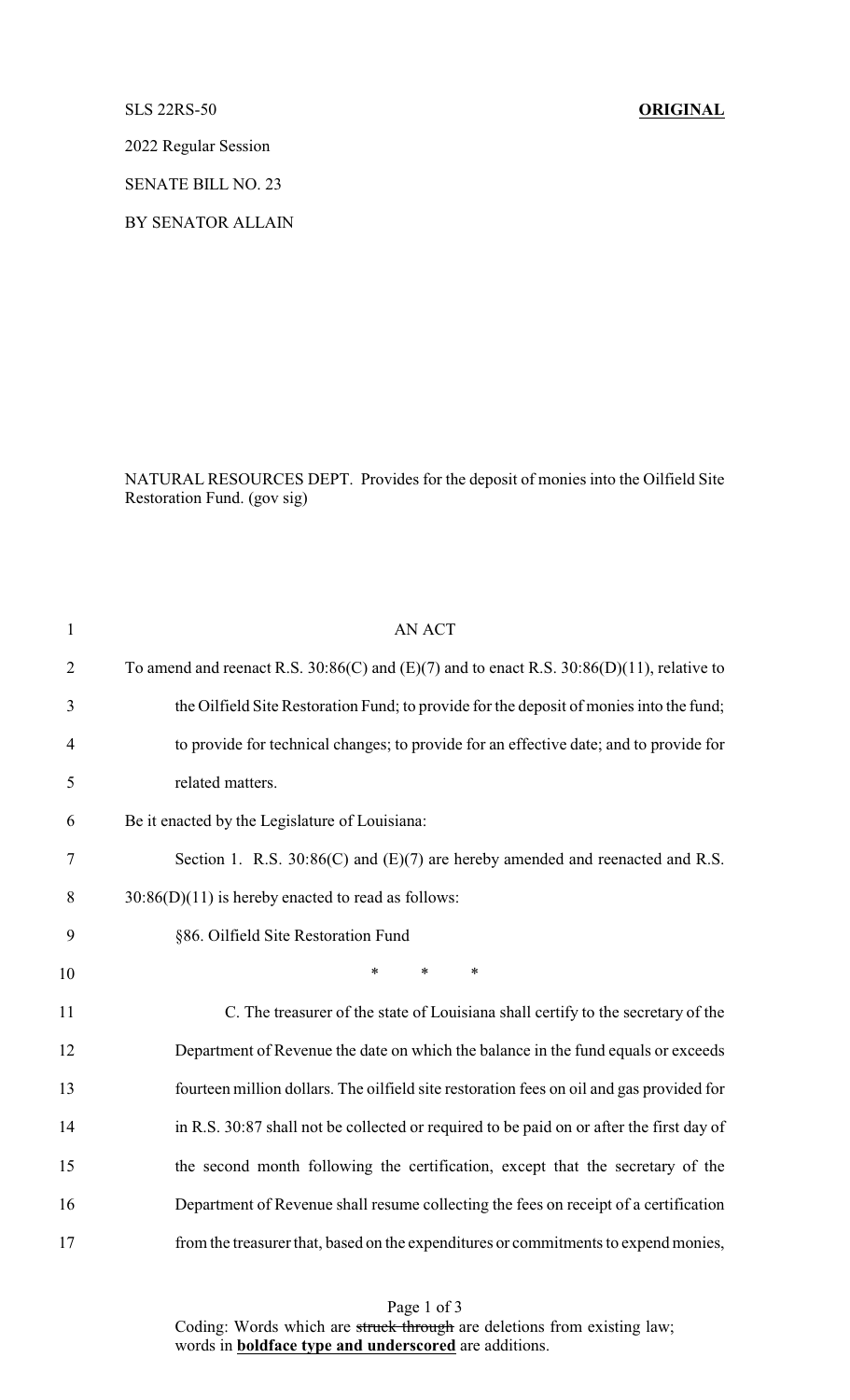| $\mathbf{1}$   | the fund has fallen below ten million dollars. The secretary of the Department of         |
|----------------|-------------------------------------------------------------------------------------------|
| $\overline{2}$ | Revenue shall continue collecting the fees until collections are again suspended in       |
| 3              | the manner provided by this Section. The <b>following</b> sums in the site-specific shall |
| $\overline{4}$ | not be counted to determine the balance of the fund for the purposes of this              |
| 5              | <b>Subsection:</b>                                                                        |
| 6              | (1) Site-specific trust accounts within the fund <del>, the sums collected from</del>     |
| 7              | financial.                                                                                |
| 8              | (2) Financial security instruments required by rules and regulations adopted              |
| 9              | by the assistant secretary pursuant to R.S. $30:4(R)$ and 4.3, sums deposited.            |
| 10             | (3) Deposits pursuant to Paragraph Paragraphs $(D)(9)$ , $(10)$ , or $(11)$ of this       |
| 11             | Section <del>, any sums deposited from federal appropriations, or any federal grant</del> |
| 12             | program established by the United States Congress for the purpose of restoring            |
| 13             | orphan oilfield sites, and sums.                                                          |
| 14             | (4) Monies generated from the issuance of bonds pursuant to R.S. 30:83.1                  |
| 15             | shall not be counted to determine the balance of the fund for the purposes of this        |
| 16             | Subsection.                                                                               |
| 17             | D. The following monies shall be placed into the Oilfield Site Restoration                |
| 18             | Fund:                                                                                     |
| 19             | $\ast$<br>$\ast$<br>$\ast$                                                                |
| 20             | (11) Any other source of funding for which restoring orphan oilfield sites                |
| 21             | is an allowable use, as determined by the Joint Legislative Committee on the              |
| 22             | Budget.                                                                                   |
| 23             | E. Except as otherwise provided in this Section, the monies in the fund may               |
| 24             | be disbursed and expended pursuant to the authority and direction of the secretary        |
| 25             | or assistant secretary for the following purposes and uses:                               |
| 26             | $\ast$<br>$\ast$<br>∗                                                                     |
| 27             | (7) Except for the costs of administration of this Part by the Department of              |
| 28             | Natural Resources not exceeding five percent of the federal funds appropriated or         |
| 29             | granted, the monies deposited into the fund pursuant to Paragraph Paragraphs              |
|                |                                                                                           |

Page 2 of 3 Coding: Words which are struck through are deletions from existing law; words in **boldface type and underscored** are additions.